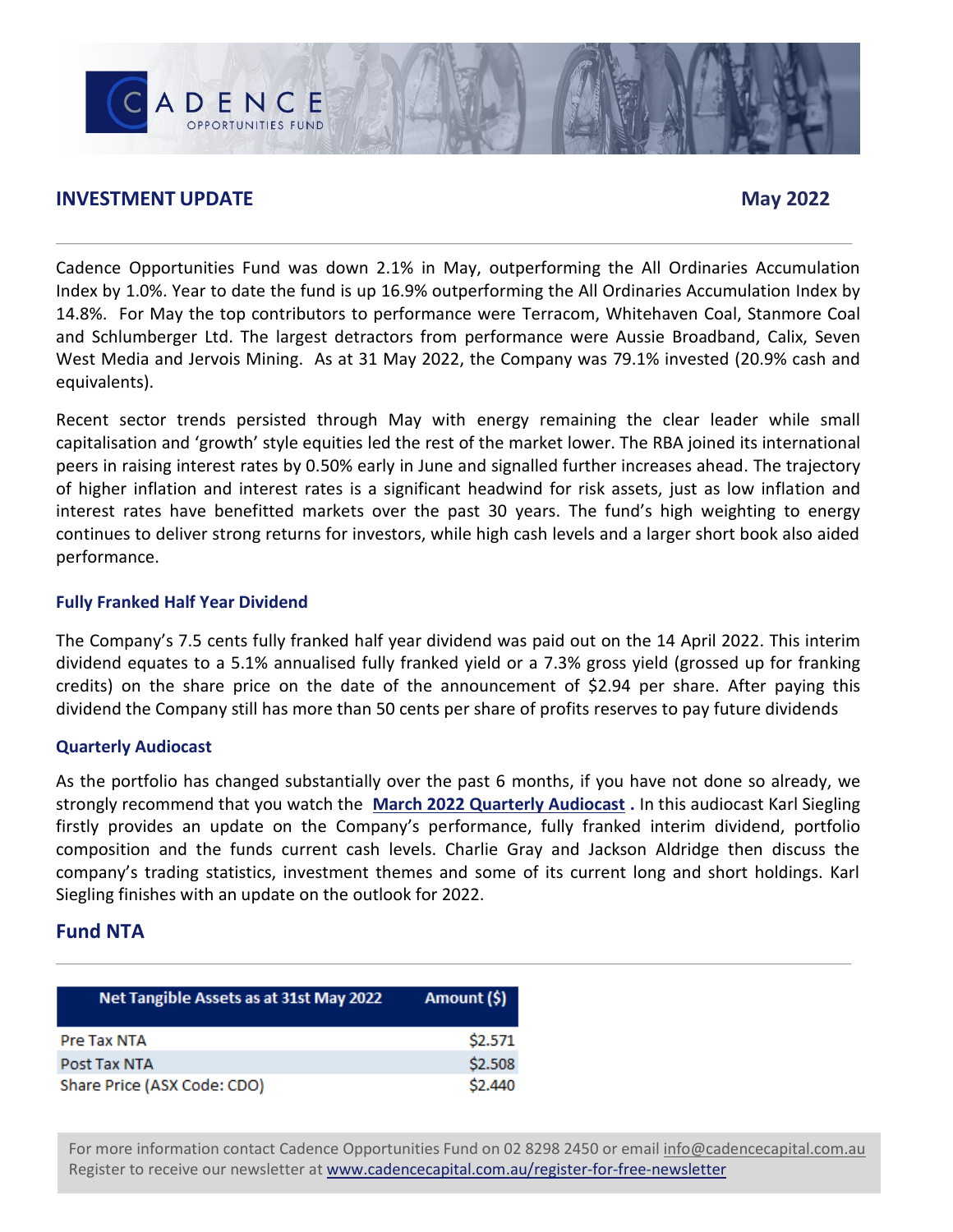

## **Fund Performance**

| <b>Gross Performance* to 31st May 2022</b> | <b>CDO</b> |
|--------------------------------------------|------------|
| 1 Month                                    | $-2.1%$    |
| YTD                                        | 16.9%      |
| 1 Year                                     | 19.8%      |
| 2 Years (per annum)                        | 55.5%      |
| Since Inception (per annum)                | 47.6%      |
| Since Inception (3.4 years) (total return) | 266.4%     |

\* Gross Performance: before M anagement and Performance Fees

## **Historic Portfolio Exposure**



For more information contact Cadence Opportunities Fund on 02 8298 2450 or email [info@cadencecapital.com.au](mailto:info@cadencecapital.com.au) Register to receive our FREE newsletter at [www.cadencecapital.com.au/register-for-free-newsletter](http://www.cadencecapital.com.au/register-for-free-newsletter)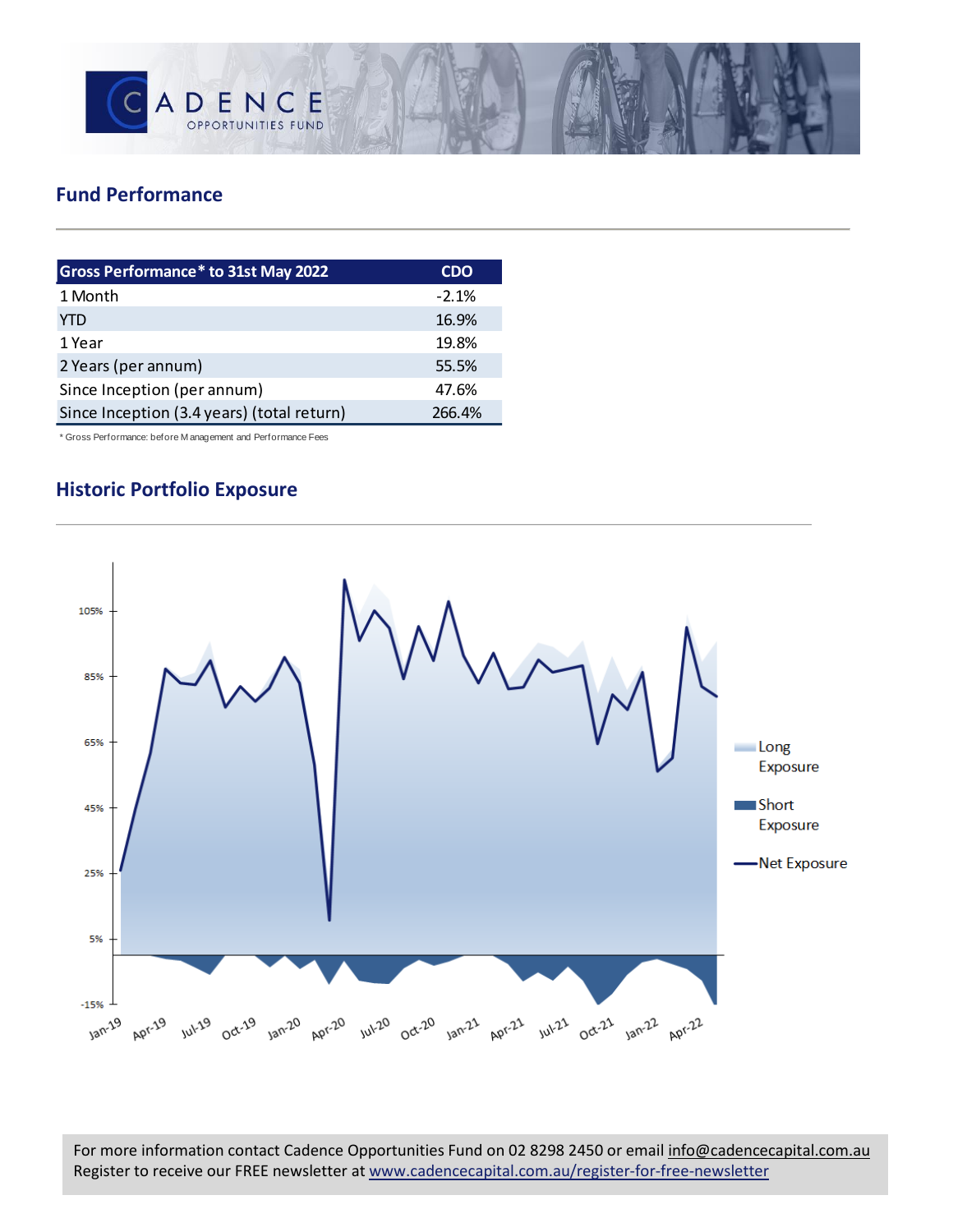

20.9%

# **Portfolio Sector Analysis**

| <b>Sector</b>          | Long  | <b>Short</b> | <b>Net</b> |
|------------------------|-------|--------------|------------|
| Energy                 | 48.9% |              | 48.9%      |
| <b>Basic Materials</b> | 28.1% | $-1.6%$      | 26.5%      |
| <b>Utilities</b>       | 3.8%  |              | 3.8%       |
| Financial              | 3.9%  | $-0.6%$      | 3.2%       |
| Consumer, Non-cyclical | 4.3%  | $-2.4%$      | 1.9%       |
| <b>Retailing</b>       |       | $-1.6%$      | $-1.6%$    |
| Consumer, Cyclical     | 2.2%  | $-3.5%$      | $-1.3%$    |
| Technology             | 0.5%  | $-1.8%$      | $-1.3%$    |
| Communications         | 2.4%  | $-1.3%$      | 1.0%       |
| Software & Services    |       | $-1.0%$      | $-1.0%$    |
| Industrial             | 1.9%  | $-2.9%$      | $-1.0%$    |
|                        | 95.9% | $-16.8%$     | 79.1%      |
|                        |       |              |            |

### **Net Cash and Tax Liabilities**

## **Portfolio Positions**

| <b>Stock Code Position</b> |                                    |       | <b>Direction Exposure</b> | <b>Stock Code Position</b> |                                           | <b>Direction Exposure</b> |
|----------------------------|------------------------------------|-------|---------------------------|----------------------------|-------------------------------------------|---------------------------|
| AGL                        | <b>AGL Energy Ltd</b>              | Long  | <b>AUD</b>                | <b>MIN</b>                 | <b>Mineral Resources Ltd</b>              | Long                      |
| AKE                        | <b>Allkem Ltd</b>                  | Long  | <b>AUD</b>                | <b>MROUS</b>               | <b>Marathon Oil Corp</b>                  | Long                      |
| <b>ALU</b>                 | <b>Altium Ltd</b>                  | Short | <b>AUD</b>                | NC1                        | Nico Resources Ltd                        | Long                      |
| AMP                        | <b>AMP Ltd</b>                     | Long  | <b>AUD</b>                | <b>NHC</b>                 | New Hope Corp Ltd                         | Long                      |
| <b>APX</b>                 | Appen Ltd                          | Short | <b>AUD</b>                | ON US                      | <b>ON Semiconductor Corp</b>              | Long                      |
| <b>ARUS</b>                | <b>Antero Resources Corp</b>       | Long  | <b>AUD</b>                | <b>OPEN US</b>             | Opendoor Technologies Inc                 | Short                     |
| <b>ASM</b>                 | Australian Strategic Materials Ltd | Short | <b>AUD</b>                | <b>PDN</b>                 | Paladin Energy Ltd                        | Long                      |
| <b>BCB</b>                 | Bowen Coking Coal Ltd              | Long  | <b>AUD</b>                | <b>PRSI US</b>             | Portsmouth Square Inc                     | Short                     |
| <b>BHP</b>                 | <b>BHP Group Ltd</b>               | Long  | <b>AUD</b>                | <b>PLS</b>                 | Pilbara Minerals Ltd                      | Long                      |
| <b>BOE</b>                 | <b>Boss Energy Ltd</b>             | Long  | <b>AUD</b>                | <b>PME</b>                 | <b>Pro Medicus LLtd</b>                   | Short                     |
| <b>BTE CN</b>              | <b>Baytex Energy Corp</b>          | Long  | <b>AUD</b>                | <b>POD</b>                 | <b>Podium Minerals Ltd</b>                | Long                      |
| <b>CIA</b>                 | <b>Champion Iron Ltd</b>           | Long  | <b>AUD</b>                | SD <sub>US</sub>           | SandRidge Energy Inc                      | Long                      |
| <b>CRN</b>                 | Coronado Global Resource           | Long  | <b>AUD</b>                | <b>SGM</b>                 | Sims Ltd                                  | Short                     |
| <b>DARUS</b>               | Darling Ingredients Inc            | Long  | <b>AUD</b>                | <b>SHL</b>                 | Sonic Healthcare Ltd                      | Long                      |
| <b>DMP</b>                 | Domino's Pizza Enterprises Ltd     | Short | <b>AUD</b>                | <b>SHV</b>                 | Select Harvests Ltd                       | Long                      |
| <b>EDV</b>                 | <b>Endeavour Group Ltd</b>         | Short | <b>AUD</b>                | <b>SLB US</b>              | Schlumberger Ltd                          | Long                      |
| <b>FLNG US</b>             | Flex Lng Ltd                       | Long  | <b>AUD</b>                | <b>SMR</b>                 | <b>Stanmore Resources Ltd</b>             | Long                      |
| <b>FLT</b>                 | Flight Centre Travel Group Ltd     | Long  | <b>AUD</b>                | <b>STO</b>                 | Santos Ltd                                | Long                      |
| <b>ILU</b>                 | <b>Iluka Resources Ltd</b>         | Long  | <b>AUD</b>                | <b>TER</b>                 | <b>Terracom Ltd</b>                       | Long                      |
| <b>JBH</b>                 | JB Hi-Fi Ltd                       | Short | <b>AUD</b>                | <b>TGH US</b>              | <b>Textainer Group Holdings Ltd</b>       | Short                     |
| <b>JRV</b>                 | Jervois Mining Ltd                 | Long  | <b>AUD</b>                | <b>TIE</b>                 | <b>Tietto Minerals Ltd</b>                | Long                      |
| <b>KAR</b>                 | Karoon Energy Ltd                  | Long  | <b>AUD</b>                | <b>TSM US</b>              | <b>Taiwan Semiconductor Manufacturing</b> | Short                     |
| <b>LIC</b>                 | Lifestyle Communities Ltd          | Short | <b>AUD</b>                | <b>WDS</b>                 | Woodside Energy Group Ltd                 | Long                      |
| <b>LTHM US</b>             | <b>Livent Corp</b>                 | Long  | <b>AUD</b>                | <b>WEB</b>                 | Webjet Ltd                                | Long                      |
| <b>LYC</b>                 | Lynas Corp Ltd                     | Long  | <b>AUD</b>                | <b>WHC</b>                 | Whitehaven Coal Ltd                       | Long                      |
| <b>MAY</b>                 | Melbana Energy Ltd                 | Long  | <b>AUD</b>                | <b>WHRUS</b>               | <b>Whirlpool Corp</b>                     | Short                     |
| <b>MEG CN</b>              | <b>MEG Energy Corp</b>             | Long  | <b>AUD</b>                | <b>WIRE US</b>             | <b>Encore Wire Corp</b>                   | Short                     |
| MFG                        | Magellan Financial Group Ltd       | Long  | <b>AUD</b>                | YAL                        | Yancoal Australia Ltd                     | Long                      |
|                            |                                    |       |                           |                            |                                           |                           |

For more information contact Cadence Opportunities Fund on 02 8298 2450 or email [info@cadencecapital.com.au](mailto:info@cadencecapital.com.au) Register to receive our FREE newsletter at [www.cadencecapital.com.au/register-for-free-newsletter](http://www.cadencecapital.com.au/register-for-free-newsletter)